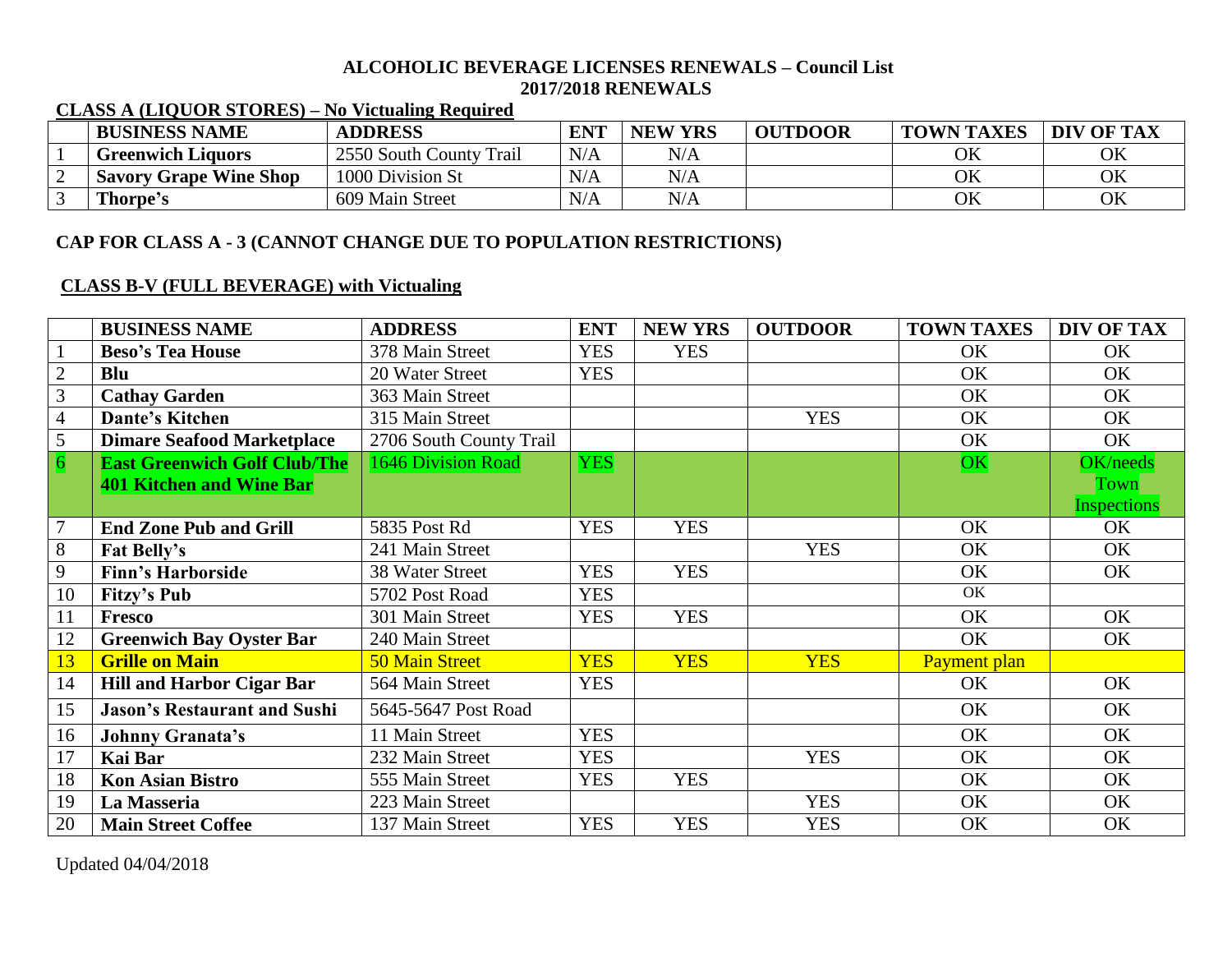|    | <b>BUSINESS NAME</b>                  | <b>ADDRESS</b>          | <b>ENT</b> | <b>NEW YRS</b> | <b>OUTDOOR</b> | <b>TOWN TAXES</b> | DIV OF TAX |
|----|---------------------------------------|-------------------------|------------|----------------|----------------|-------------------|------------|
| 21 | <b>Natale's Italian Market Place</b>  | 2708 South County Trail |            |                |                | <b>OK</b>         | OK         |
| 22 | <b>Nautika Restaurant</b>             | 28 Water Street         | <b>YES</b> |                |                | OK                | OK         |
| 23 | <b>Oak's Tavern</b>                   | 103 Duke Street         | <b>YES</b> |                |                | <b>OK</b>         | OK         |
| 24 | <b>Outback Steakhouse</b>             | 1000 Division St        |            | <b>YES</b>     |                | OK                | OK         |
| 25 | <b>Pal's Restaurant</b>               | 43 Division Street      |            |                |                | OK                | OK         |
| 26 | <b>Raku Sakura</b>                    | 148 Main Street         |            |                |                | OK                | OK         |
| 27 | Rasa                                  | 149 Main Street         |            |                | <b>YES</b>     | <b>OK</b>         | OK         |
| 28 | <b>Red Stripe</b>                     | 455 Main Street         |            |                | <b>YES</b>     | OK                | OK         |
| 29 | <b>Richard's Pub</b>                  | 3347 South County Trail | <b>YES</b> | <b>YES</b>     |                | OK                | OK         |
| 30 | Rocco's Bistro                        | 219 Main Street         |            |                | <b>YES</b>     | OK                | OK         |
| 31 | <b>Ruby Tuesday's</b>                 | 1050 Division Street    |            |                |                | OK                | OK         |
| 32 | <b>Siena Restaurant</b>               | 5600 Post Road          | <b>YES</b> |                |                | OK                | OK         |
| 33 | <b>Silver Spoon Bakery</b>            | 58 Main Street          |            |                |                | <b>OK</b>         | OK         |
| 34 | <b>Steve Filippou's Twisted Pizza</b> | 450 Main Street         | <b>YES</b> |                |                | <b>OK</b>         | OK         |
| 35 | T's Café                              | 5600 Post Road          |            |                |                | OK                | OK         |

# **CAP FOR CLASS BV – 36 (1 AVAILABLE – Cobblestones changed to a BVL)**

# **CLASS B-V LIMITED (BEER & WINE ONLY) with Victualing**

| <b>BUSINESS NAME</b>              | <b>ADDRESS</b>        | <b>ENT</b> | <b>NEW YRS</b> | <b>OUTDOOR</b> | <b>TOWN TAXES</b> | <b>DIV OF TAX</b> |
|-----------------------------------|-----------------------|------------|----------------|----------------|-------------------|-------------------|
| Cobblestone's                     | 5641 Post Road        |            |                |                | OK                | OK                |
| <b>Feast Sandwich Co</b>          | 431 Main Street       |            |                |                | OK                | OK                |
| <b>Frank and John's Pizza</b>     | 186 Main Street       |            |                |                | OK                | OK                |
| <b>Pizza Heaven</b>               | 2554 South County Trl |            |                |                | OK                | OK                |
| <b>Tio Mateo's Mexican Grille</b> | 74 Cliff Street       |            |                |                | OK                | OK                |

**CAP FOR CLASS BVL – 7 – (2 licenses available)**